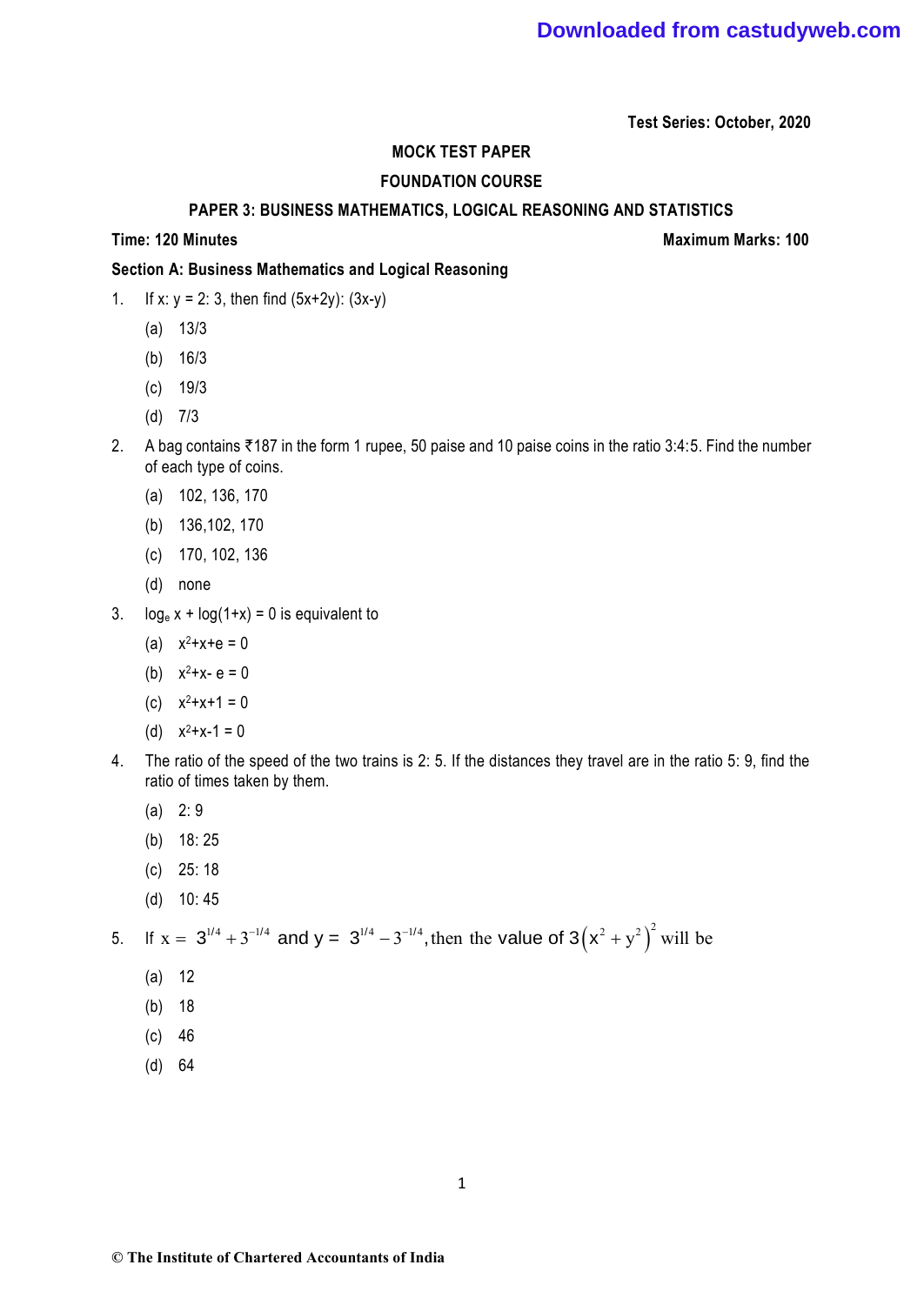# **Downloaded from castudyweb.com**

6. Find the value of 
$$
(x + y)
$$
, if  $\left(x + \frac{y^3}{x^2}\right)^{-1} - \left(\frac{x^2}{y} + \frac{y^2}{x}\right)^{-1} + \left(\frac{x^3}{y^2} + y\right)^{-1} = \frac{1}{3}$ 

- $(a)$   $1/3$
- (b) 3
- (c) ½
- (d) 2
- 7. If  $2x 3y = 1$  and  $5x + 2y = 50$ , then what is the value of  $(x-2y)$ ?
	- $(a) -2$
	- (b) 6
	- (c) 7
	- (d) 10
- 8. The cost of 5 mangoes is equal to the cost of 20 oranges. If the total cost 2 mangoes and 10 oranges is ₹ 22.50, find the cost of two oranges.
	- $(a)$  ₹ 1.25
	- (b) ₹ 2.50
	- $(c)$  ₹ 3
	- (d) ₹ 3.50
- 9. The roots of the quadratic equation  $9x^2$  + 3kx + 4 = 0 are equal if
	- (a)  $k = \pm 2$
	- (b)  $k = \pm 3$
	- (c)  $k = \pm 4$
	- (d)  $k = \pm 5$
- 10. If one root of a equation is  $2 + \sqrt{5}$ , then the quadratic equation is
	- (a)  $x^2 + 4x 1 = 0$
	- (b)  $x^2 4x 1 = 0$
	- (c)  $x^2 + 4x + 1 = 0$
	- (d)  $x^2 4x + 1 = 0$
- 11. A man sells 6 radios and 4 televisions for  $\bar{\tau}$  18,480. If 14 radios and 2 televisions are sold for the same amount. What is the price of radio?
	- $(a)$  ₹ 1848
	- (b) ₹ 840
	- $(c)$  ₹ 1680
	- (d) ₹ 3360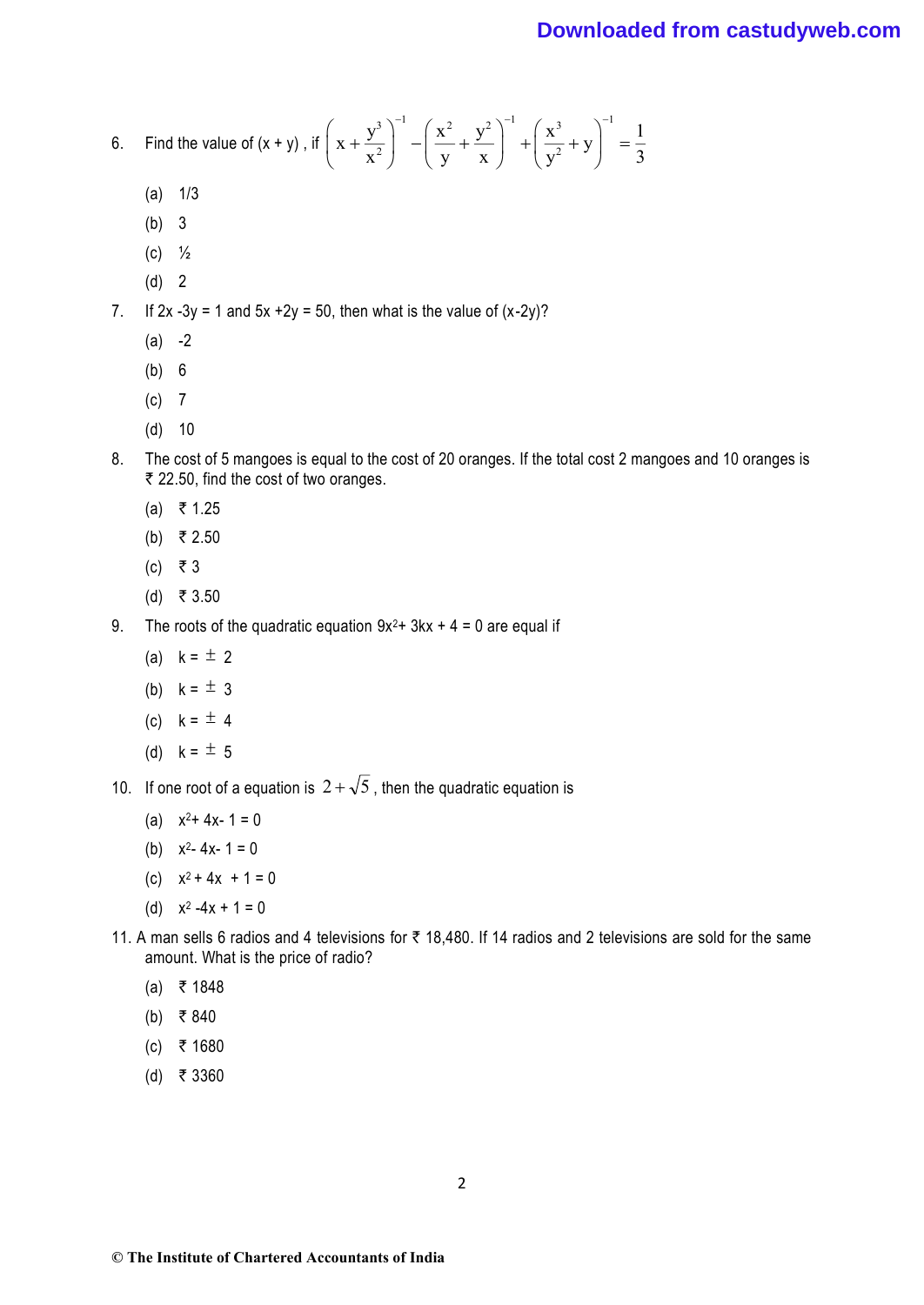# **Downloaded from castudyweb.com**

12. if  $\begin{pmatrix} x+y & 1 \end{pmatrix} + \begin{pmatrix} 2 & 3 \ 3 & 1 \end{pmatrix} = \begin{pmatrix} 12 & 4 \ 3 & 3 \end{pmatrix}$  then  $\begin{pmatrix} +y & 1 \\ 1 & x-y \end{pmatrix} + \begin{pmatrix} 2 & 3 \\ 2 & -4 \end{pmatrix} = \begin{pmatrix} 12 & 4 \\ 3 & 0 \end{pmatrix}$  then  $\begin{pmatrix} x+y & 1 \\ 1 & x-y \end{pmatrix} + \begin{pmatrix} 2 & 3 \\ 2 & -4 \end{pmatrix} = \begin{pmatrix} 12 & 4 \\ 3 & 0 \end{pmatrix}$  then  $\begin{pmatrix} x+y & 1 \\ 1 & x-y \end{pmatrix} + \begin{pmatrix} 2 & 3 \\ 2 & -4 \end{pmatrix} = \begin{pmatrix} 12 & 4 \\ 3 & 0 \end{pmatrix}$  then (a)  $x = 7, y = -3$ (b)  $x = -7, y = -3$ (c) x =- 7, y = 3 (d)  $x = 7, y = 3$ 13. What is the value of x, if A =  $\begin{pmatrix} 1 & 4 \\ 2 & 4 \end{pmatrix}$  $\begin{pmatrix} 1 & 4 \\ 2 & x \end{pmatrix}$ is a singular matrix (a) 5 (b) 6 (c) 7 (d) 8 14. The transpose of a square matrix is a (a) null matrix (b) row matrix (c) Square matrix (d) Column matrix 15. The solution set of the equations  $x+2 > 0$  and  $2x -6 > 0$  is (a)  $(-2, \infty)$ (b)  $(3, \infty)$ (c)  $(-\infty, -2)$ (d)  $(-\infty, -3)$ 16. The solution space of the inequalities  $2x +y \le 10$  and  $x-y \le 5$ : (i) includes origin (ii) includes the point (4,3) Which one is correct? (a) Only (i) (b) only (ii) (c) Both (I) and (ii) (d) None of these

17. A sum of money triples itself in 18 years under simple interest. what is the rate of interest per annum?

- (a) 9 %
- (b) 9.09 %
- (c) 11.11 %
- (d) 13%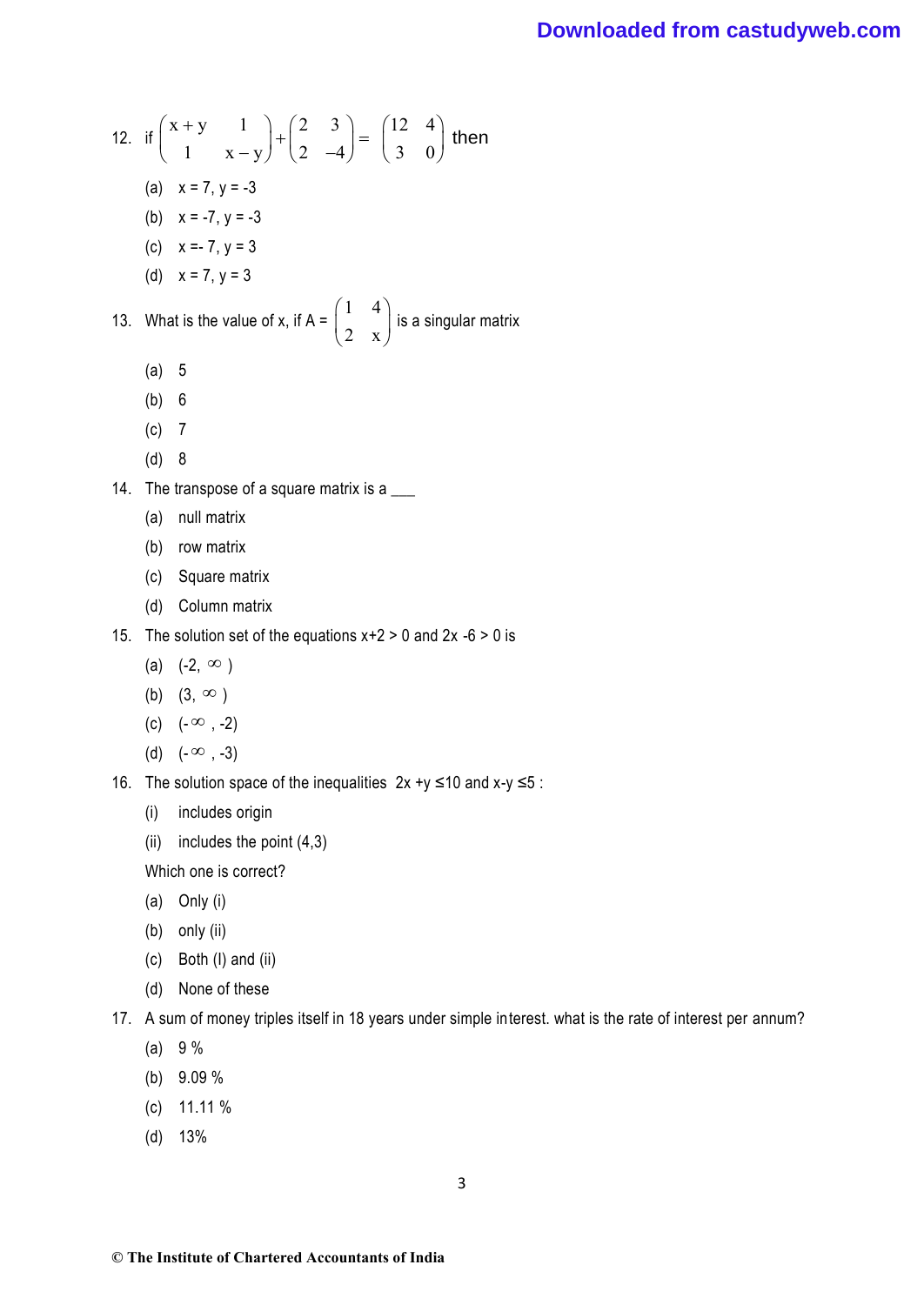- 18. What time will be required for a sum of money to double itself at 8 % Simple interest?
	- (a) 8 Years
	- (b) 8.5 Years
	- (c) 12.5 Years
	- (d) 12 Years
- 19. The difference between simple interest and compound interest on a sum of  $\bar{\tau}$  6,00,000 for two years is ₹ 6000. What is the annual rate of interest?
	- (a) 8 %
	- (b) 10 %
	- (c) 6 %
	- (d) 12 %
- 20. What is the sum of money will amount to  $\bar{\tau}$  11035.50 in four years at compound interest for 1st, 2<sup>nd</sup>, 3<sup>rd</sup> and 4th years being 4% , 3% , 2% and 1% respectively.
	- $(a)$  ₹ 1000
	- (b) ₹ 11,000
	- $(c)$  ₹ 1035
	- $(d)$  ₹ 11,305
- 21. Find the present value of  $\bar{\tau}$  10,000 to be required after 5 years, if the interest rate be 9 per cent compounded annually (Given: (1.09) -5= 0.65)
	- $(a)$  ₹ 5500
	- (b) ₹ 5600
	- $(c)$  ₹ 6000
	- (d) ₹ 6500
- 22. A Machine was purchased for  $\bar{\tau}$  10,000. Its rate of depreciation is 10% in the first year and 5 % per annum afterwards. Find the depreciated value of Machine after 7 years of purchase (Given (0.95) <sup>6</sup>= 0.7351)
	- $(a) \; \; \; \bar{\bar{\tau}}$  6606
	- (b) ₹ 6616
	- $(c)$  ₹ 6660
	- $(d)$  ₹ 6661
- 23. A company is considering proposal of purchasing a machine either by making full payment of  $\overline{4}4,000$  or by leasing it for 4 years at an annual rent of ₹1250. Which course of action is preferable? if the company can borrow money at 14 % per annum? [ Given:  $(1.14)^{4}$ = 1.6870]
	- (a) Leasing preferable
	- (b) Leasing is not preferable
	- (c) can't say
	- (d) none of these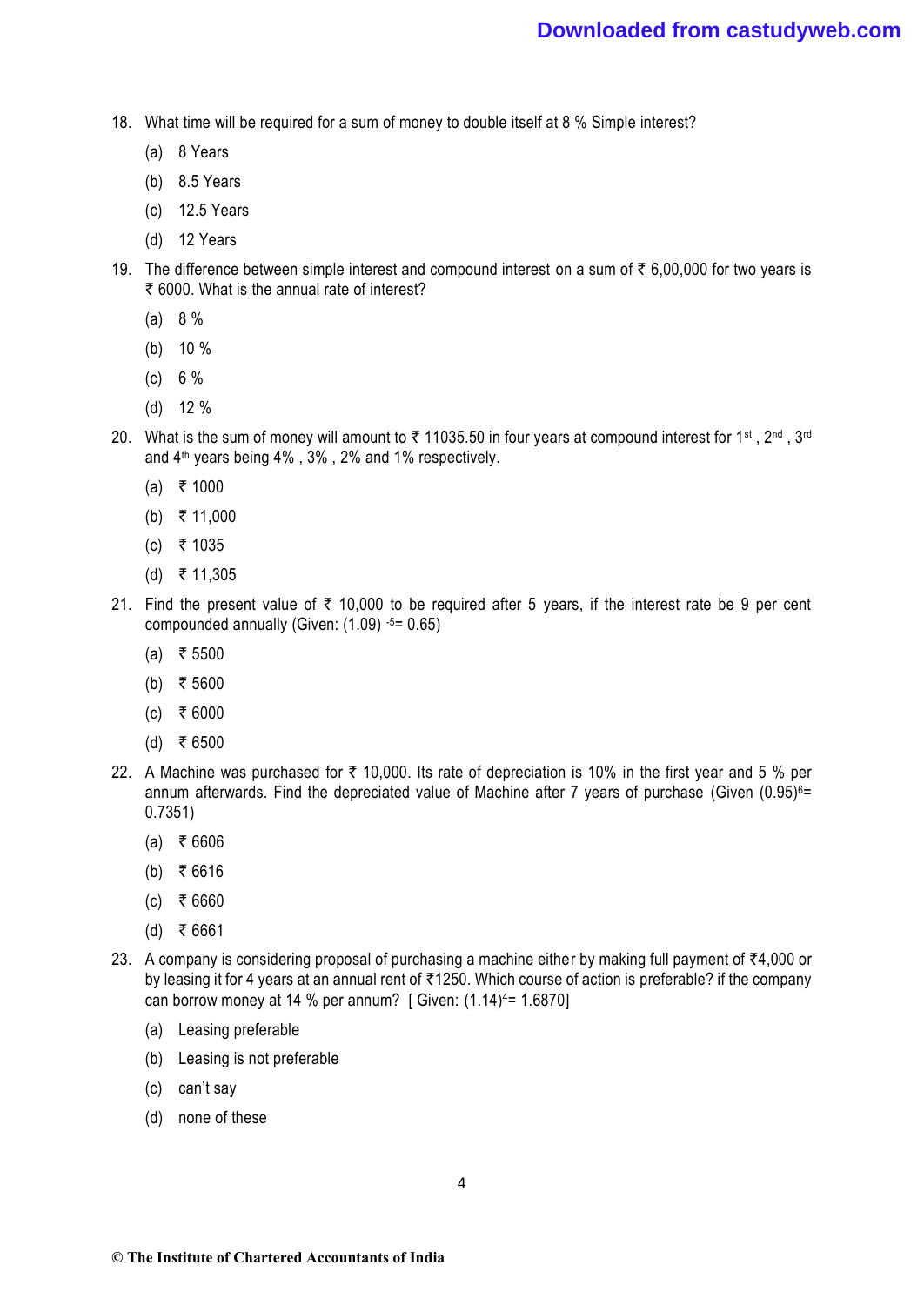- 24. A man borrows ₹4000 from a bank at 10% compound interest. At the end of every year ₹ 1,500 as part of repayment of loan and interest. How much is still owe to the bank after three such instalments  $[Given: (1.1)<sup>3</sup> = 1.331]$ 
	- $(a)$  ₹ 824
	- (b) ₹ 820
	- $(c)$  ₹ 724
	- (d) ₹ 720.
- 25. The effective rate of interest for one-year deposit corresponding to a nominal 7 % rate of interest per annum convertible quarterly. is
	- (a) 7 %
	- (b) 7.5
	- (c) 7.4 %
	- (d) 7.18 %
- 26. The future value of annuity of  $\overline{5}1,000$ , made annually for 5 years at the interest of 14% compounded annually is (Given  $(1.14)$ <sup>5</sup> = 1.925410)
	- $(a) \; \; \; \bar{\bar{\tau}}$  5610
	- (b) ₹ 6610
	- $(c)$  ₹ 6160
	- $(d)$  ₹ 6160
- 27. What will be the population after three years when present population is  $\overline{25,000}$  and population increases at the rate of 3 % in first year, 4 % in second year and 5 % in third year?
	- (a) 28119
	- (b) 29118
	- (c) 27000
	- (d) 30000
- 28. SI = 0.125 P at 10% p.a find the time
	- (a) 1.25 years
	- (b) 25 Years
	- (c) 0.25 Years
	- (d) none
- 29. The number of triangles that can be formed by choosing the vertices from set of 12 points, seven of which lie on the same straight line is
	- (a) 185
	- (b) 175
	- (c) 115
	- (d) 105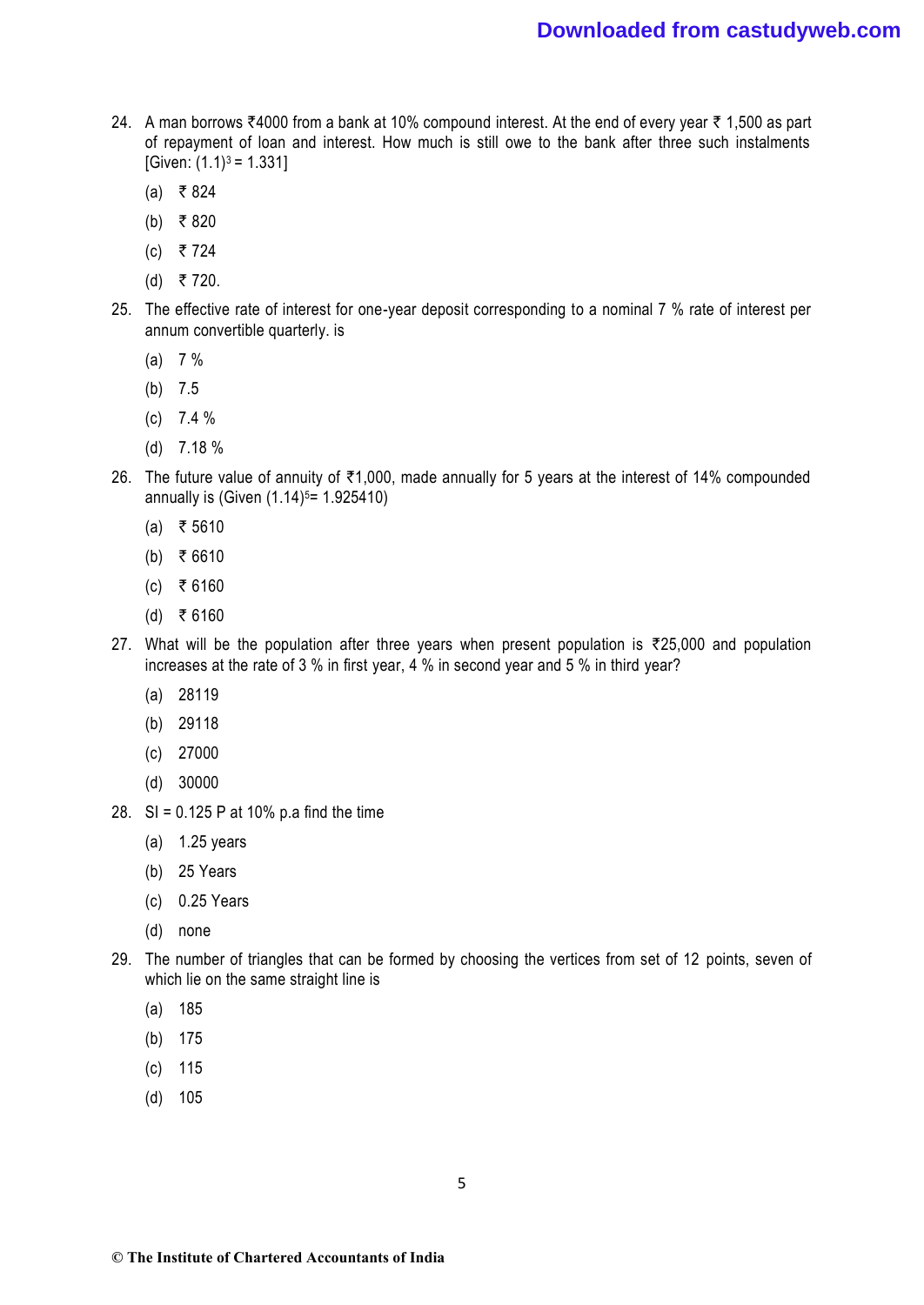- 30. How many ways can be letters of the word "FAILURE' be arranged so that the consonants may occupy only odd places?
	- (a) 576
	- (b) 476
	- (c) 376
	- (d) 276
- 31. In an examination a candidate has to pass in each of the 4 papers. In how many different ways can be failed?
	- (a) 14
	- (b) 16
	- (c) 15
	- (d) None of these
- 32. In an election the number of candidates is one more than the number of members to be elected. If a voter can vote in 254 different ways; find the number of candidates.
	- (a) 8
	- (b) 10
	- (c) 7
	- (d) None of these
- 33. If a, b, c are in AP and x, y, z are in GP, then the value of  $x^{(b-c)}$ .  $y^{(c-a)}$ .  $z^{(a-b)}$  is
	- (a) 1
	- (b) 0
	- (c) b (c-a)
	- (d) none
- 34. The sum of the first two terms of an infinite geometric series is 15 and each term is equal to the sum of all the terms following it; then the sum of the series is
	- (a) 20
	- (b) 15
	- (c) 25
	- (d) None of these
- 35. Let f: R→R be such that f(x) =  $2^x$ , then f(x+y) equals
	- (a)  $f(x) + f(y)$
	- (b)  $f(x)$ .  $f(y)$
	- (c)  $f(x) \div f(y)$
	- (d) none of these
- 36. If A = { p, q, r, s }, B = { q, s, t} and C= { m, q, n} find C-(A∩B)
	- (a)  ${m, n}$
	- (b) {p, q}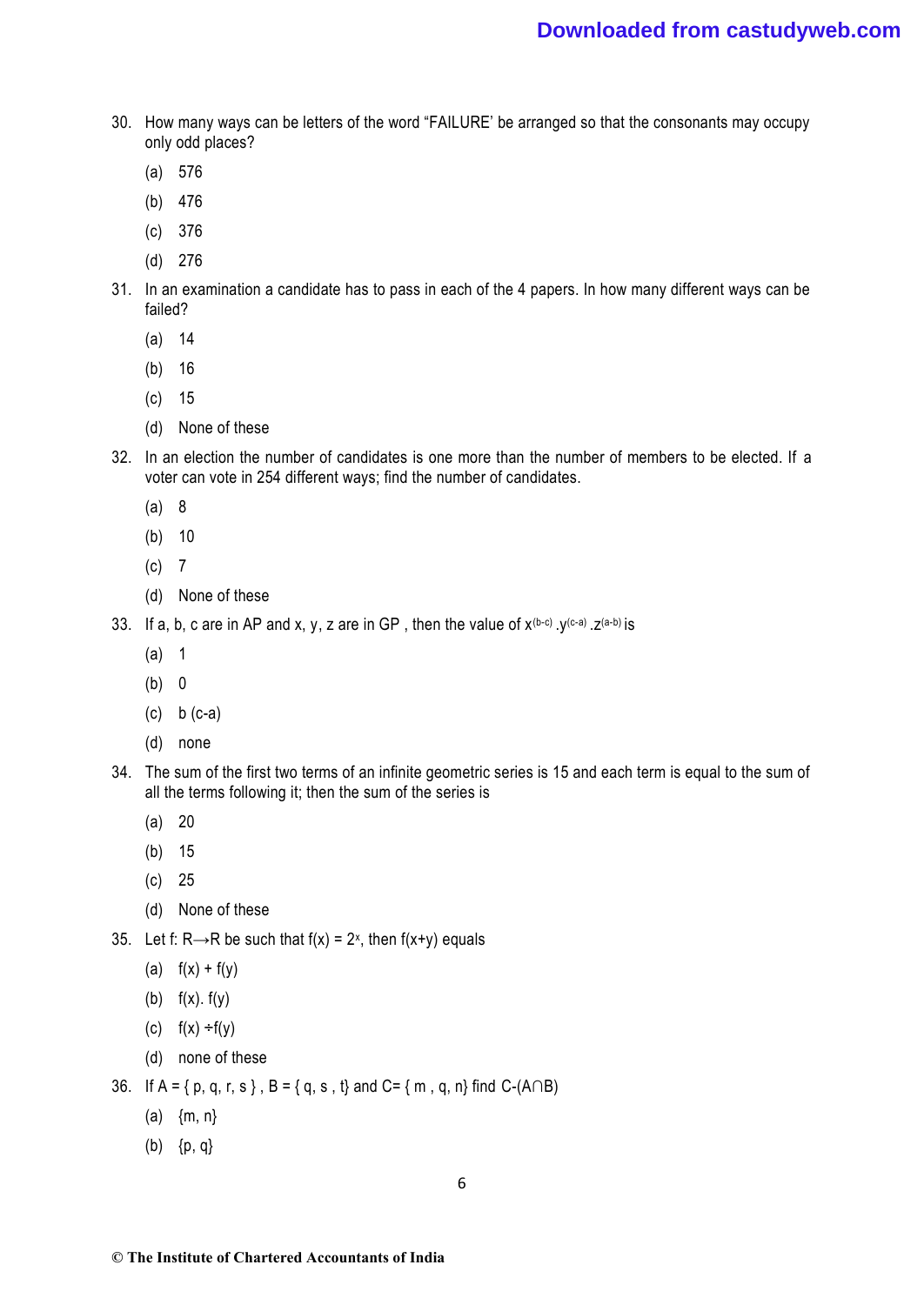(c)  ${r, s}$ (d)  ${p, r}$ 37. The set having no element is called (a) Singleton set (b) null set (c) finite set (d) Infinite set 38. If  $x\sqrt{1+y}+y\sqrt{1+x}=0$ , then  $(1+x^2)\frac{dy}{dx}=$ (a) 0 (b) 1  $(c) -1$ (d) 2 39. Find  $\frac{dy}{dx}$  at x=1, when x= t logt and y =  $\frac{(\text{log t})}{x}$ t  $\frac{dy}{dx}$  at x=1, when x= t logt and y = $\frac{(\log x)^2}{x}$ (a) 1  $(b) -1$  $(c) -1/2$ (d) 0 40. If  $f'(x) = 3x^2+2$  and  $f(0) = 0$ , find  $f(2)$ (a) 5 (b) 8 (c) 10 (d) 12 41. Find next number in the following series 7, 11, 13, 17, 19, 23, 25, 29? (a) 30 (b) 31 (c) 32 (d) 33 42. Find odd man out of the following series 41, 43, 47, 53, 61, 71, 73, 81 (a) 41 (b) 47 (c) 61 (d) 81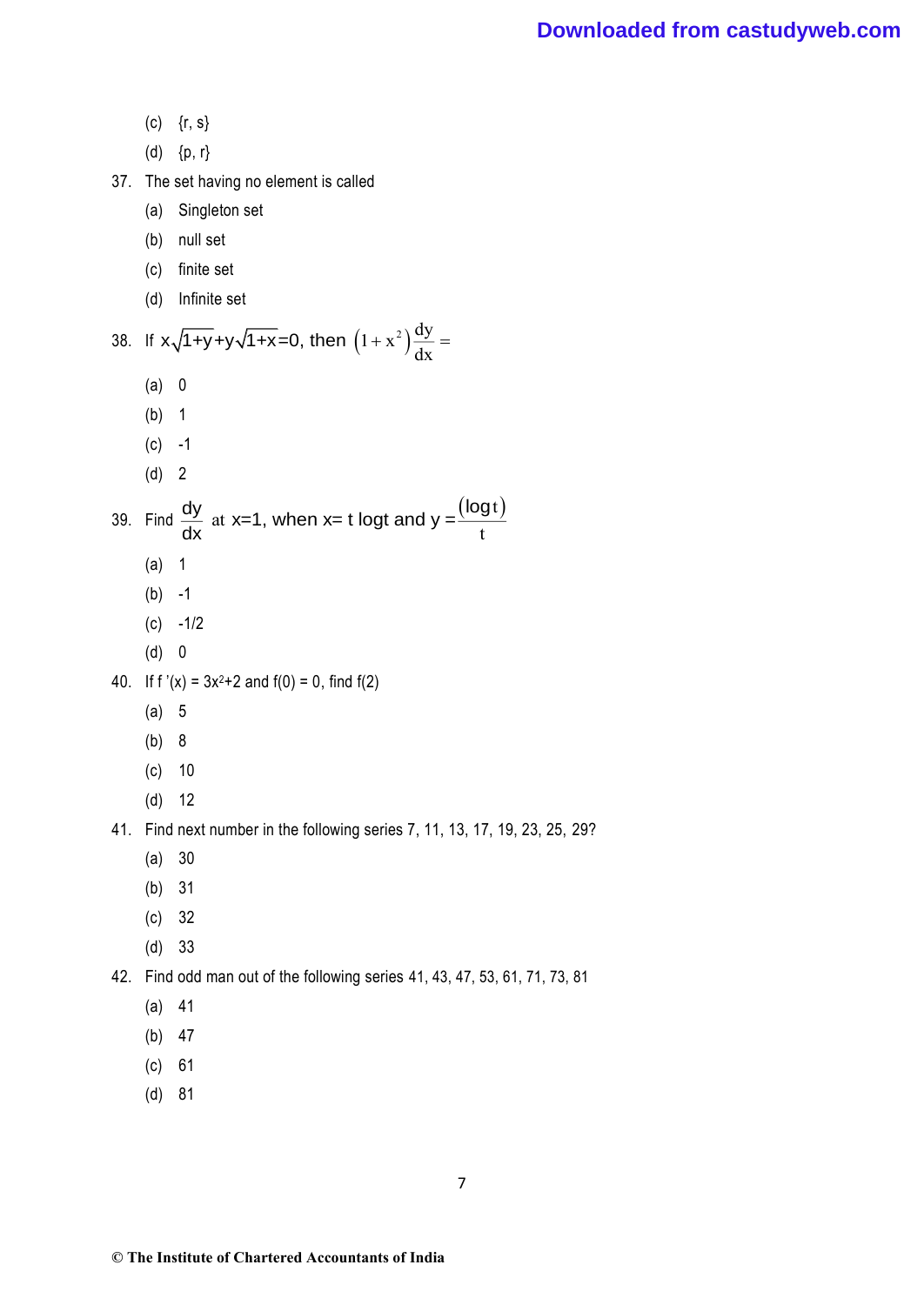43. If PLAY is coded as 8123 and RHYME is coded as 49367. What will be code of MALE?

- (a) 6217
- (b) 6198
- (c) 6395
- (d) 6285
- 44. Find the alphabet missing series ac\_cab\_baca\_aaa\_aba
	- (a) aabc
	- (b) aacb
	- (c) babb
	- (d) bcbb
- 45. If East is replaced by South-East, then West will be replaced by which replaced by which of the following directions?
	- (a) North-East
	- (b) North
	- (c) East
	- (d) North- West
- 46. Raju is facing East, he turns 100<sup>0</sup> in the clockwise direction and 145<sup>0</sup>in the anti-clock wise direction. Which direction is he facing now?
	- (a) West
	- (b) North-East
	- (c) North
	- (d) South-West
- 47. If a man on motor bike starts from a point and rides 4 km South then turns left and rides 2 km and turn again to the right to ride in which direction is he moving?
	- (a) North
	- (b) West
	- (c) South
	- (d) North
- 48. Five people A, B, C, D and E are seated about a round table. Every chair is spaced equidistant from adjacent chairs.
	- I. C is seated next to A
	- II. A is seated two seats from D.
	- III. B is not seated next to A.

Which of the following must be true?

- (I) D is seated next to B.
- II E is seated next to A.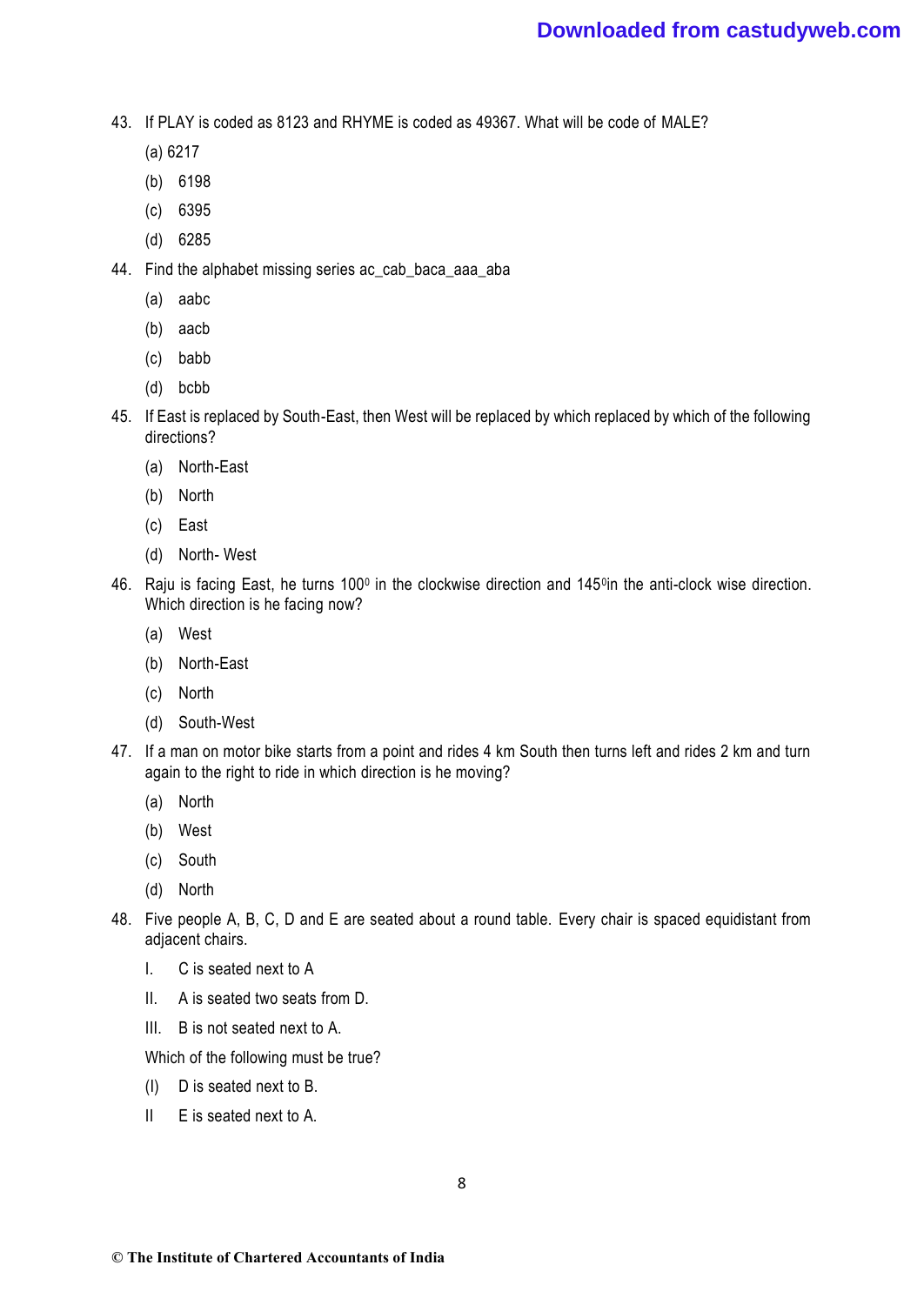Select the correct answer from the codes given below:

- (a) Only I
- (b) Only II
- (c) Both I and II
- (d) Neither I nor II
- 49. Six friends A, B, C, D, E and F are sitting in a row facing East. 'C' is between 'A 'and 'E'. 'B' is just to the right of É' but left of 'D'. 'F' is not the right end . How many persons are Left of 'E' ?
	- (a) 1
	- (b) 2
	- (c) 3
	- (d) 4
- 50. In a straight line there are six persons sitting in a row? B is between F and D. E is between A and C. A does not stand next to F or D, C does not stand next to D. F is between which of the following?
	- (a) B and E
	- (b) B and C
	- (c) B and D
	- (d) B and A
- 51. Hema walks 30 km North. Then, she turns right and walks 30 m then she turns right and walks 55 m. Then she turns left and walks 20 m. Then she again turns left and walks 25 m. How many meters away is she from her original position.
	- (a) 45 m
	- (b) 50 m
	- (c) 66 m
	- (d) 55 m
- 52. Directions to solve
	- (a) P, Q, R, S, T, U, V and W are sitting round the circle and are facing the Centre
	- (b) P is second to the right of T who is the neighbor of R and V.
	- (c) S is not neighbour of P
	- (d) V is neighbour of U
	- (e) Q is not between S and W, W is not between U and S

Who is two of the following are not neighbour

- (a) RV
- (b) UV
- (c) RP
- (d) QW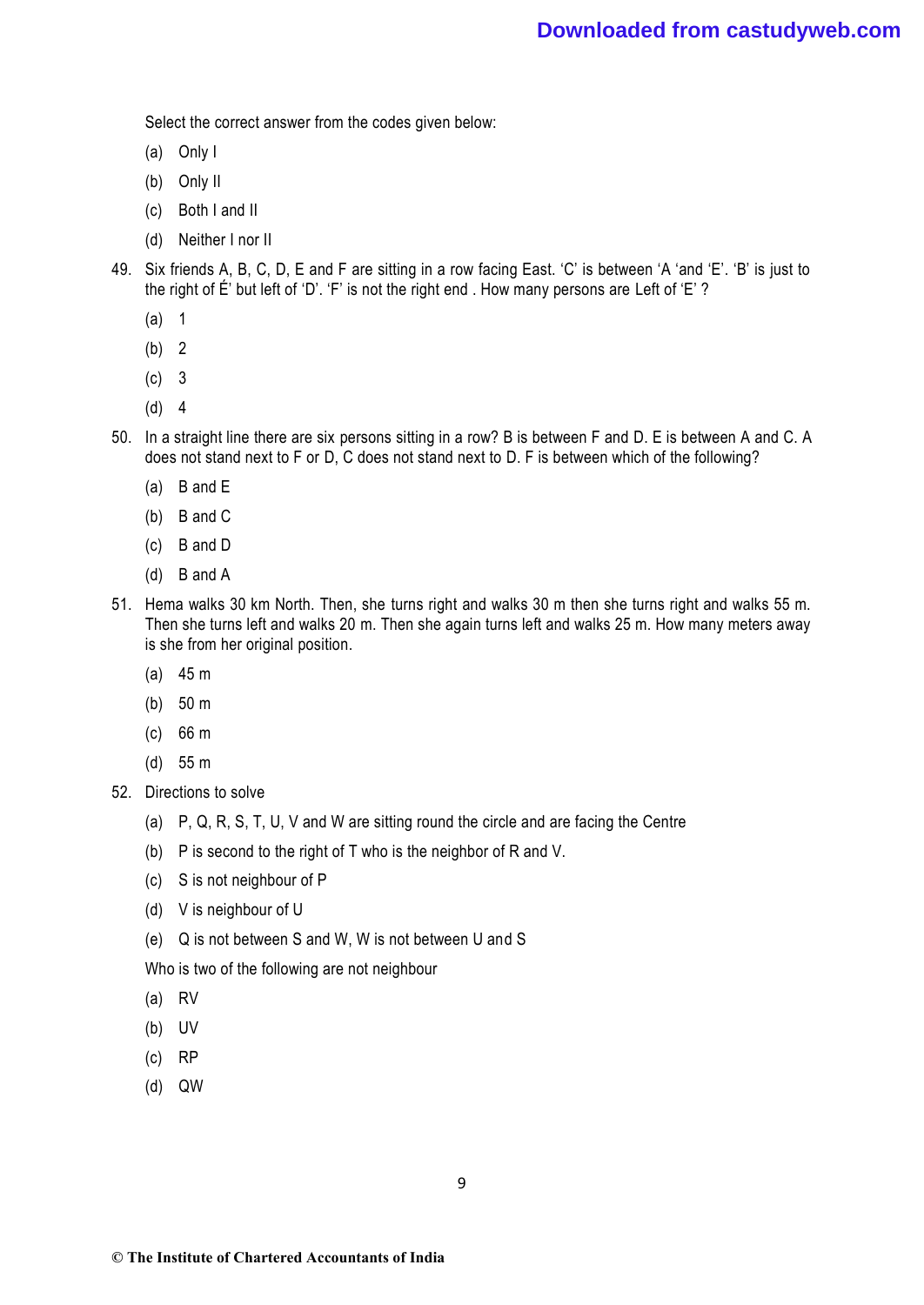- 53. Pointing to a photograph of a boy, Ravi said, "He is son of the only son of my mother". How is Ravi related to that boy ?
	- (a) Brother
	- (b) Uncle
	- (c) Cousin
	- (d) Father
- 54. If A +B means A is brother of B, A-B means A is sister of B, and A × B means A is the father of B . Which of the following means that C is the son of M?
	- (a) M-N×C+F
	- (b) F-C+ N×M
	- (c) N+M-F×C
	- (d) M×N-C+F
- 55. If D is brother of B and B is related C. To answer this question which of the following statements are necessary?
	- I. The son of D is the grandson of C.
	- II. B is the sister of D.
	- (a) Only 1
	- (b) Only II
	- (c) Either I or II
	- (d) I and II
- 56. There are two couple in a family. K has two children. M is wife of Q, who is the brother of B. F is daughter K. U is sister of S, who is son of O. T is the son of B, who is the male. How U is related to T?
	- (a) Mother
	- (b) Brother
	- (c) Sister
	- (d) Cousin
- 57. Statements I: Seetha is a girl.

II: All girls are nice.

Conclusions I: All girls are Seetha.

II: Seetha is not a nice girl.

- (a) If only I follow.
- (b) If only II follow.
- (c) If both I and II follow.
- (d) If neither I nor II follow.
- 58. Statements: I: Some fruits are flowers.
	- II: No flower is a boat.
	- III: All boats are rivers.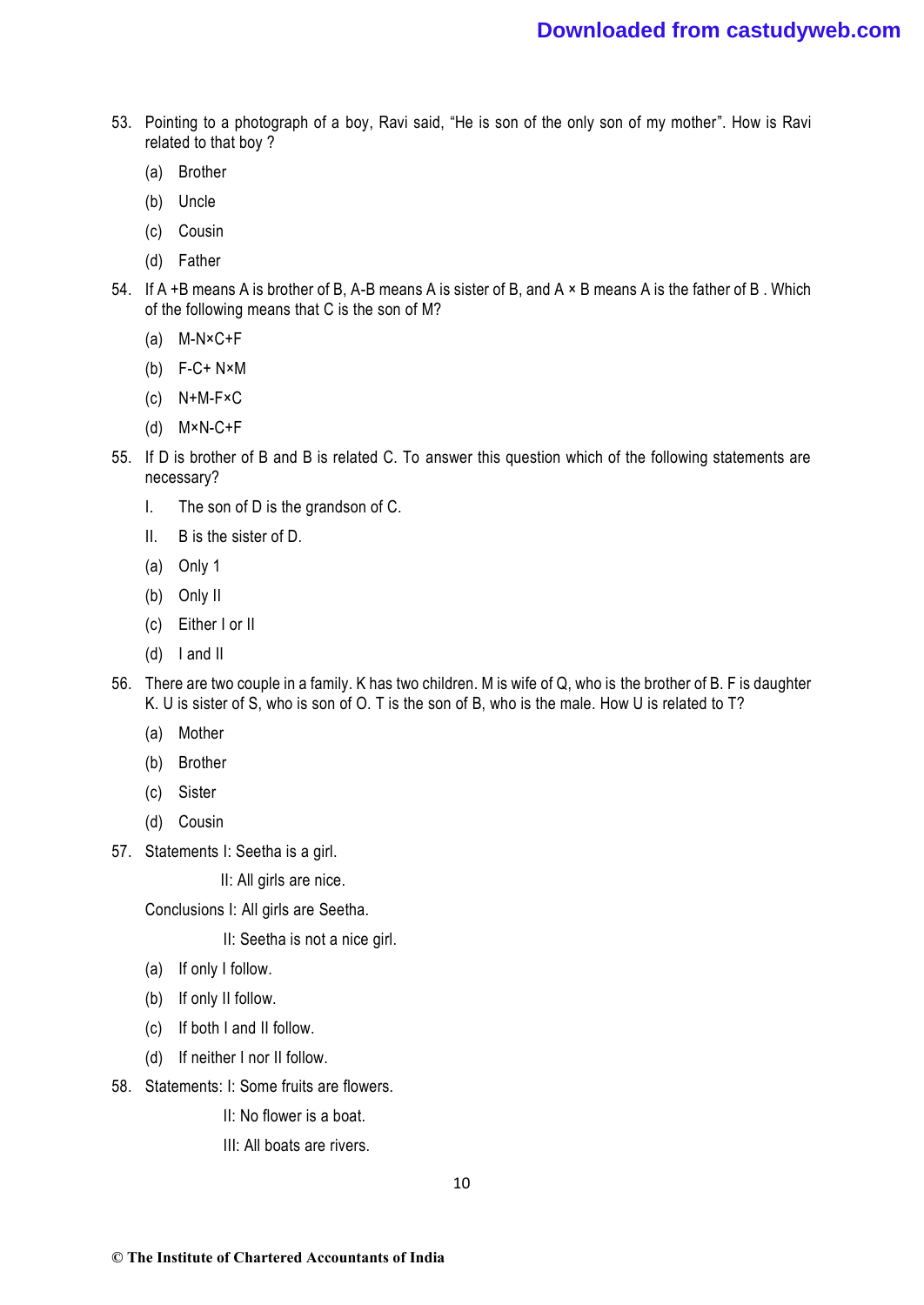## **Downloaded from castudyweb.com**

Conclusions: I: Some fruits are rivers.

- II: Some rivers are boats.
- III: Some rivers are fruits
- IV: Some flowers are fruits
- (a) Only I and III follows.
- (b) Only II and III follows.
- (c) Only II and IV follows
- (d) All follows.
- 59. Statement I : Some chairs are caps . II: No cap is red.

Conclusion: I : Some caps are Chairs

II : No Chair is red

- (a) If only Conclusion I follow
- (b) If only conclusion II follow
- (c) If either I or II follow.
- (d) If neither I nor II follow.
- 60. Statement I: Some tigers are bats
	- II: Some bats are cats

Conclusion: I: Some tigers are cats

- II: Some cats are tigers
- (a) If only Conclusion I follow
- (b) If only conclusion II follow
- (c) If either I or II follow.
- (d) If neither I nor II follow.

### **Section B: Statistics**

61. The following data relates to the incomes of 90 persons:

| Income in $\bar{\tau}$ | 1500-1999 | 2000-2499 | 2500-2999 | 3000-3499 |
|------------------------|-----------|-----------|-----------|-----------|
| No.of Persons          |           | ົດ<br>UZ  | 20        | つに<br>∠∪  |

Which is the percentage of persons earning more than  $\bar{\tau}$  2,000?

- (a) 45
- (b) 85.56
- (c) 52
- (d) 55
- 62. The most appropriate diagram to represent the diagram to represent the data relating to the monthly expenditure on different items by a family is ?
	- (a) Histogram
	- (b) Pie-diagram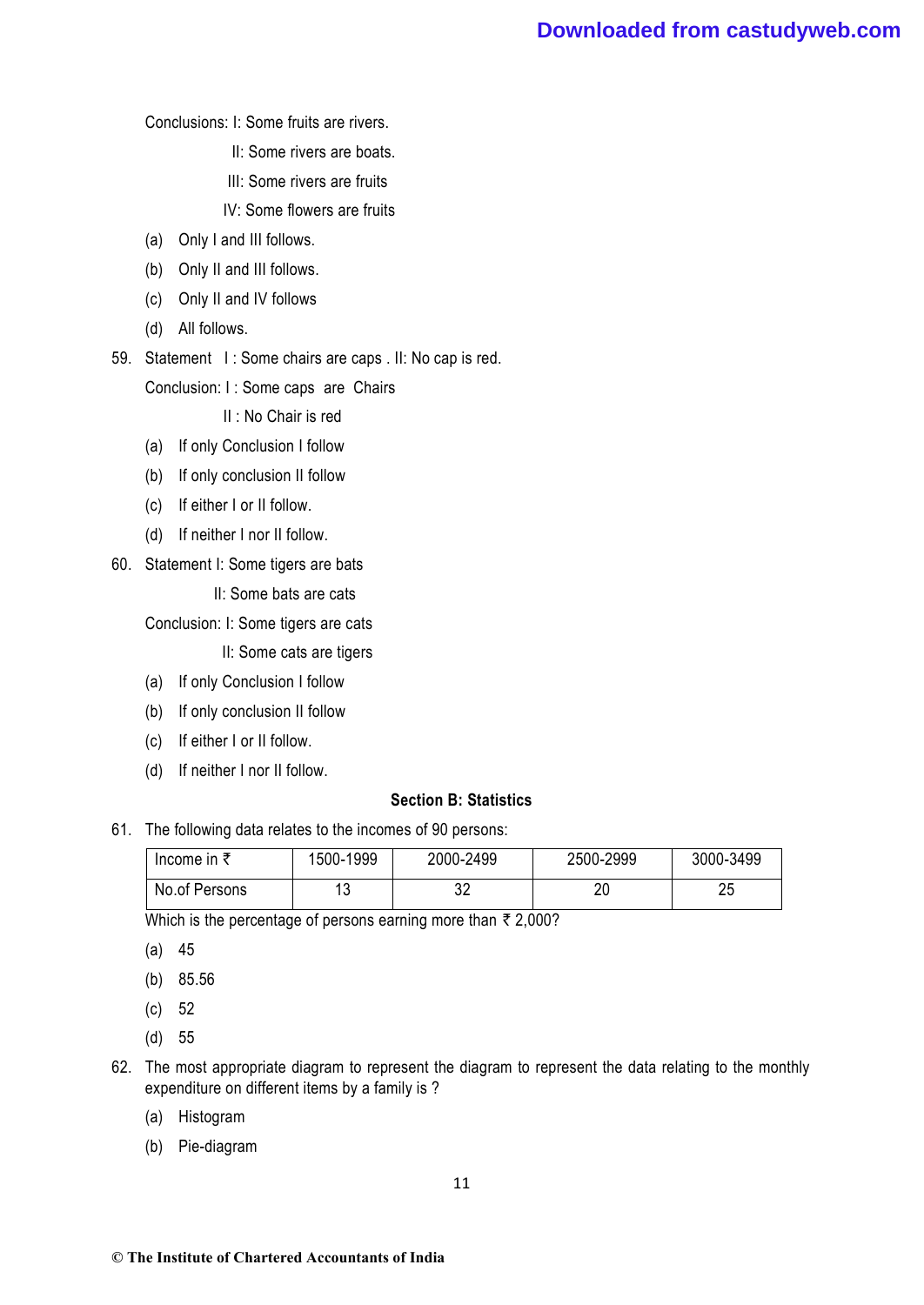- (c) Frequency polygon
- (d) Line graph
- 63. The distribution of income is an example of frequency distribution of
	- (a) Continuous variable
	- (b) A discrete variable
	- (c) An attribute
	- (d) (b) or (c)
- 64. The number of accidents for seven days in a locality are given below :

| No. of accidents : 0 1 2 3 4 5 6 |  |  |                   |  |  |
|----------------------------------|--|--|-------------------|--|--|
| Frequency :                      |  |  | 12 15 23 30 9 3 2 |  |  |

What is the number of cases when 3 or less accidents occurred?

- (a) 56
- (b) 6
- (c) 70
- (d) 87

65. Two variables assume the values 1,2, 3,.. 5 with frequencies as 1, 2, 3, ..5 , then what is the AM ?

- (a) 11/3
- (b) 15/8
- (c) 4.86
- (d) 10
- 66. If there are two groups with 75 and 65 as harmonic means containing 15 and 13 observation then combined HM is given by
	- (a) 70.36
	- (b) 72.25
	- (c) 78
	- (d) 76
- 67. Quartile can be determined graphically using
	- (a) ogive
	- (b) Histogram
	- (c) Pie Chart
	- (d) Frequency Polygon
- 68. The mean deviation about ode for the numbers 4/11, 6/11, 8/11, 9/11, 12/11, 8/11 is
	- (a) 9/15
	- (b) 12
	- (c) 6/11
	- (d) 1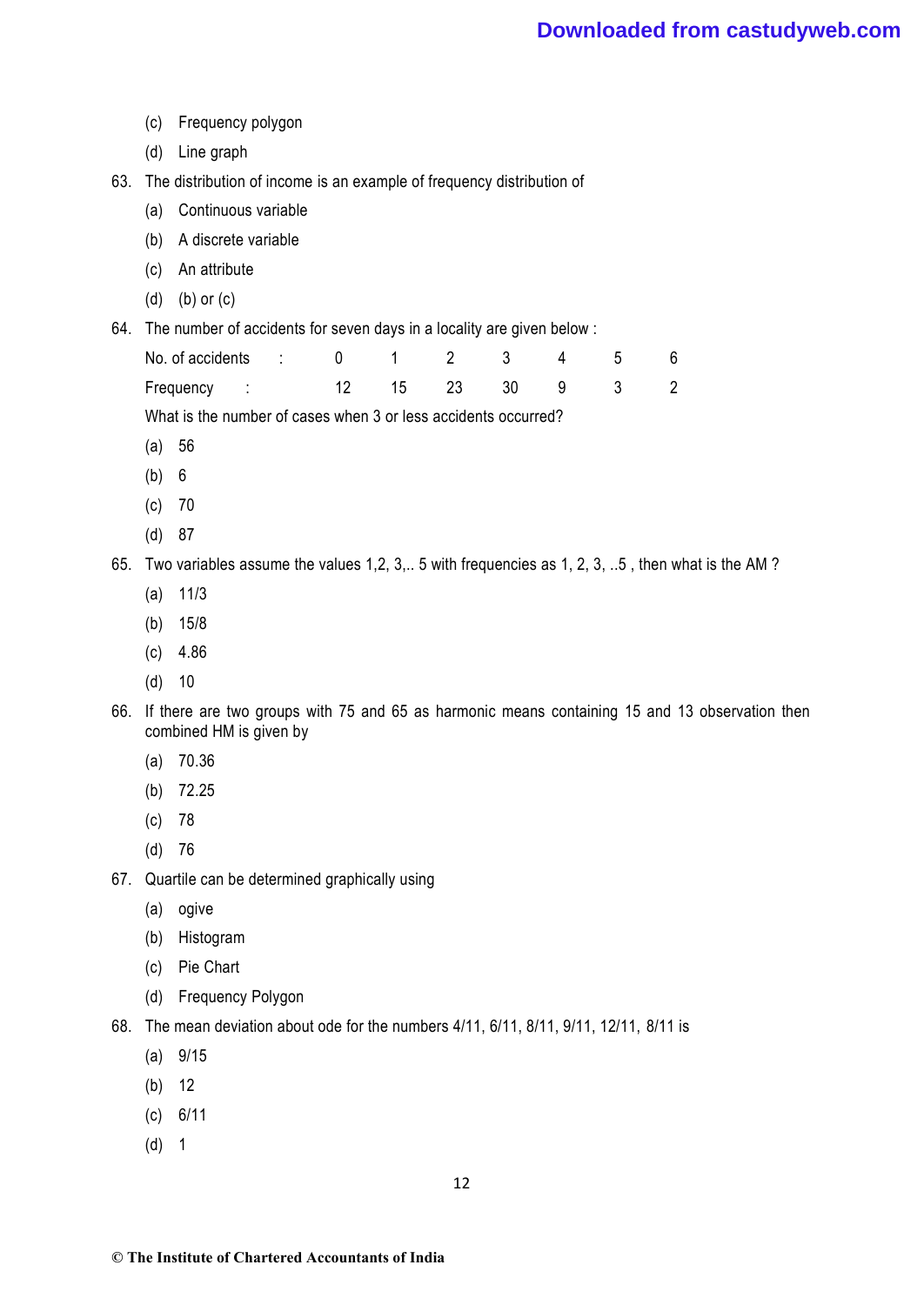- 69. The range of 28, 22, 40, 20, 15, 50 is
	- $(a) 40$
	- (b) 22
	- (c) 35
	- (d) none of these
- 70. A shift of origin has no impact on
	- (a) Mean Deviation
	- (b) Standard Deviation
	- (c) Quartile Deviation
	- (d) All of these
- 71. What is the coefficient of variation of the following numbers 53, 52, 61, 60, 64
	- (a) 18.09
	- (b) 8.09
	- (c) 12.23
	- (d) 15.45
- 72. The quartiles of the variables are 45, 52, and 65 respectively, its Quartile Deviation is
	- (a) 5
	- (b) 10.
	- (c) 25
	- (d) 8.30
- 73. The mean and SD for a, b, and 2 are 3 and 1 respectively, the value of ab would be
	- (a) 3
	- (b) 5
	- (c) 12
	- (d) 13
- 74. If the relation between x and y is  $5y 3x = 10$  and the mean deviation about mean for x is 12, then the mean deviation of y about mean is
	- (a) 9.20
	- (b) 6.80
	- $(c)$  7.20
	- (d) 15.80
- 75. Which measure of dispersion is based on all the observations
	- (a) Standard Deviation
	- (b) Mean Deviation
	- (c) Quartile Deviation
	- (d) Both (a) and (b)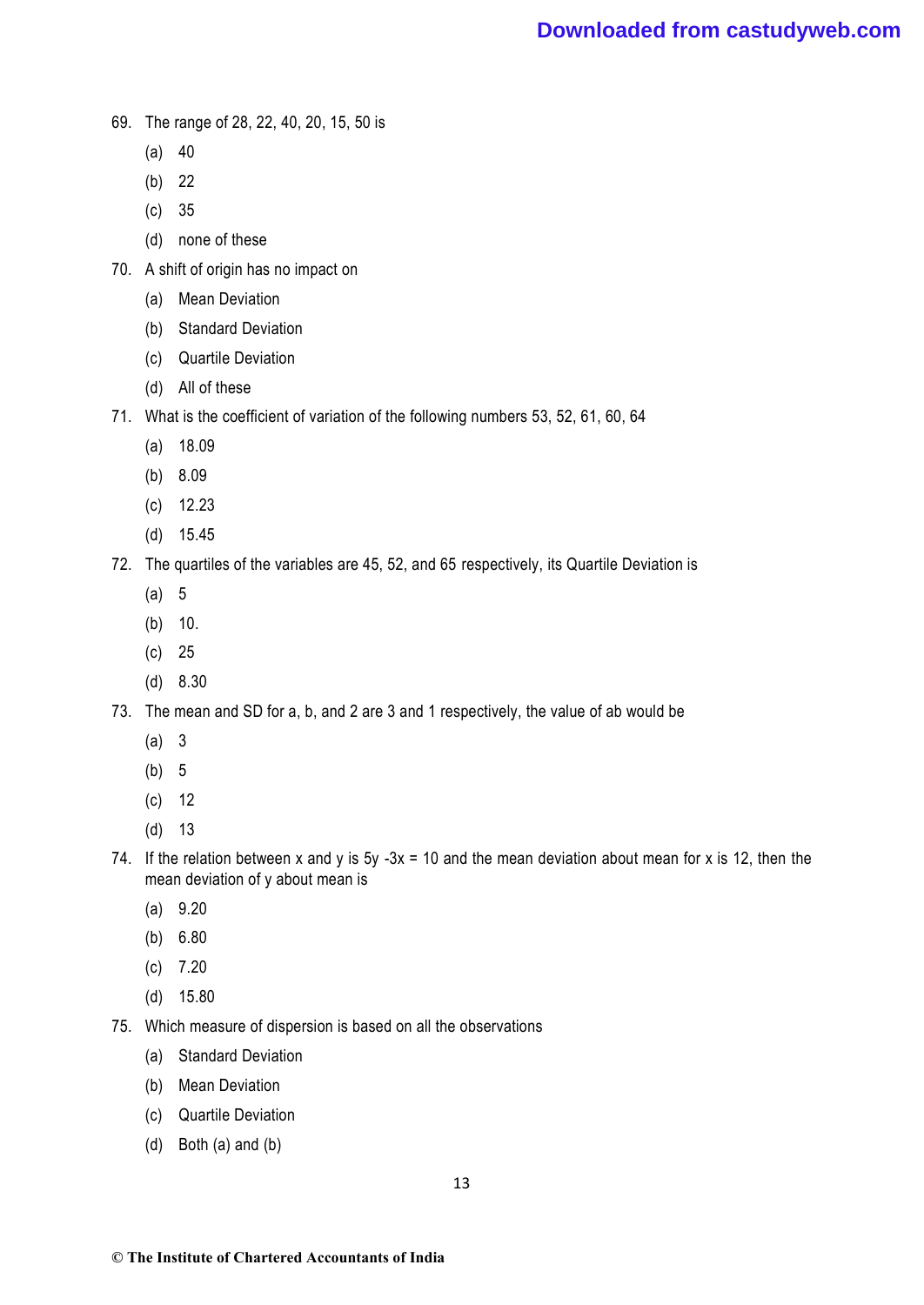- 76. An investment consultant predicts that the odds against the price of a certain stock going up are 2:1 and odd are in favor of the price remaining the same are 1:3 .what is the probability that the price of stock will go down ?
	- (a) 5/12
	- (b) 7/12
	- (c) 1/3
	- $(d) <sup>1</sup>/<sub>4</sub>$
- 77. A pair of dice rolled. If the sum of the two dice is 9, find the probability that one of the dice showed is 3
	- $(a)$   $1/3$
	- (b)  $\frac{1}{4}$
	- (c) ½
	- (d) 1/8
- 78. The overall percentage of failures in a certain examination was 30. What is the probability that out of a group f 6 candidates at least four passed the examination?
	- (a) 0.747331
	- (b) 0.757331
	- (c) 0.76991
	- (d) 0.72339
- 79. What is the probability of getting neither total of 7 nor 11 when the pair of dice is tossed?
	- (a) 7/9
	- (b) 2/9
	- (c) 3/9
	- (d) 4/9
- 80. What is the probability that a leap year is has 53 Sundays or 53 Mondays
	- (a) 2/7
	- (b) 3/7
	- $(c)$  4/7
	- (d) 1/7

81. if A and B are two events, such that  $P(A) = \frac{1}{4}$ ,  $P(B) = \frac{1}{3}$  and  $P(A \cup B) = \frac{1}{2}$ , then  $P(B \cap A)$  is equal to

- $(a) \frac{3}{4}$
- (b)  $\frac{1}{2}$
- $(C)$   $\frac{1}{4}$
- (d) 1/3
- 82. What is the probability of getting exactly 2 head in 7 tosses of a fair coin?
	- (a) 5/64
	- (b) 7/64
	- (c) 7/128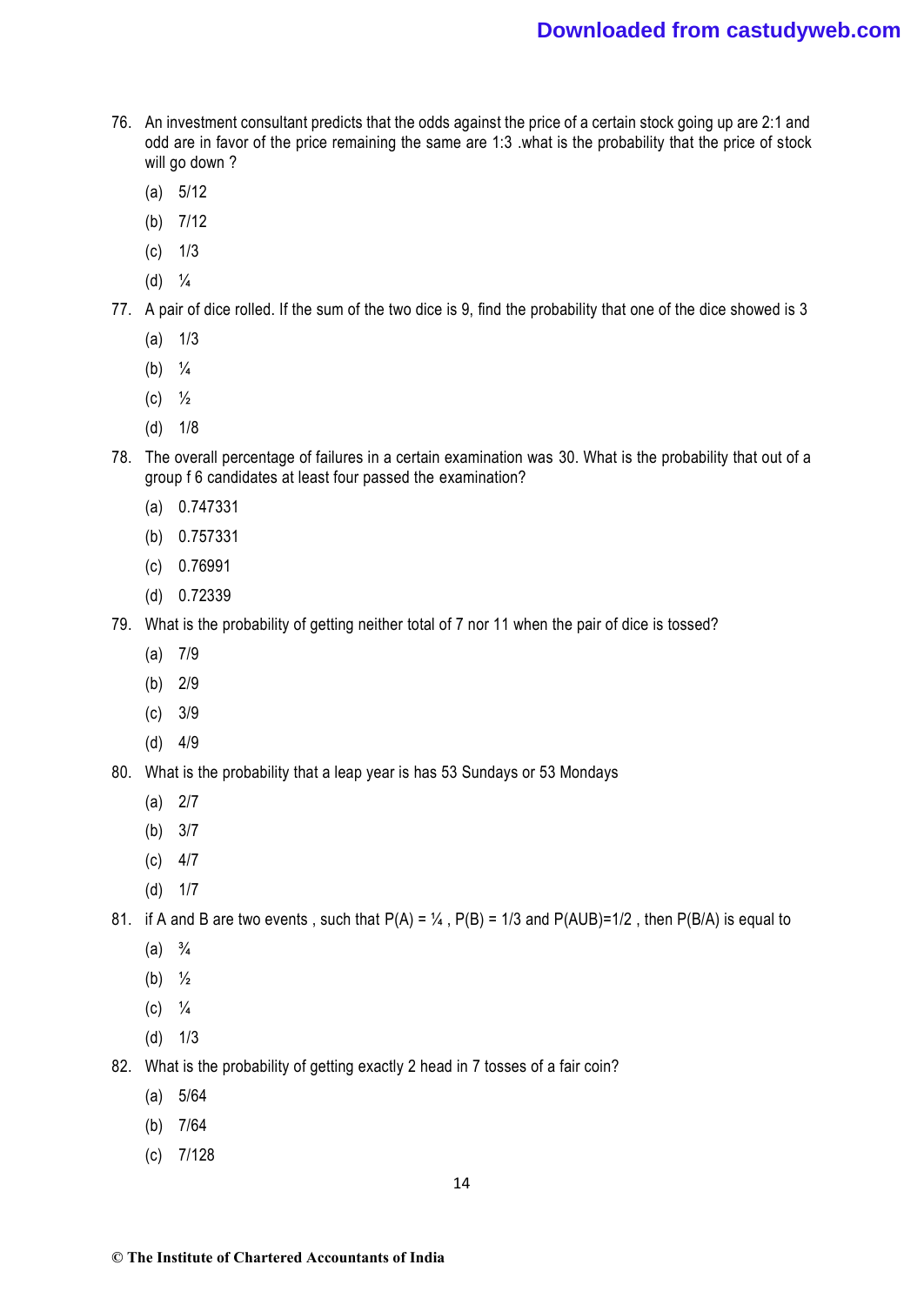- (d) 21/128
- 83. The Binomial Distribution for which mean = 16 and variance = 4.0 is
	- (a)  $21 \text{ C} \times (0.25) \times (0.75)$ <sup>21-x</sup>
	- (b)  $21 \text{ C} \times (0.75) \times (0.25)$ <sup>21-x</sup>
	- (c)  $21 \text{ C} \times (0.25) \times (0.75)^{1-x}$
	- (d)  $21 \text{ C} \times (0.75) \times (0.25)^{1-x}$
- 84. The SD of a binomial distribution with parameter n and p is
	- (a)  $n (1-p)$ .
	- (b)  $np(1-p)$ .
	- (c) np.
	- (d)  $\sqrt{np(1-p)}$ .

85. If  $P(X=2) = P(X=3)$  for a Poisson Variate X, then  $E(x)$  is

- (a) 2
- (b) 3
- (c) 1
- (d) none of these
- 86. The total area of the normal curve is
	- (a) One.
	- (b) 50 per cent.
	- (c) 0.50.
	- (d) Any value between 0 and 1
- 87. The mean and mode of the normal distribution
	- (a) may be equal
	- (b) may be different
	- (c) are always equal
	- (d) (a) or (b)
- 88. Bivariate Data are the data collected for
	- (a) Two variables.
	- (b) More than two variables.
	- (c) Two variables at the same point of time.
	- (d) Two variables at different points of time.
- 89. The two lines of regression become identical when
	- (a)  $r = 1$
	- (b)  $r = -1$
	- (c)  $r = 0$
	- (d) (a) or (b)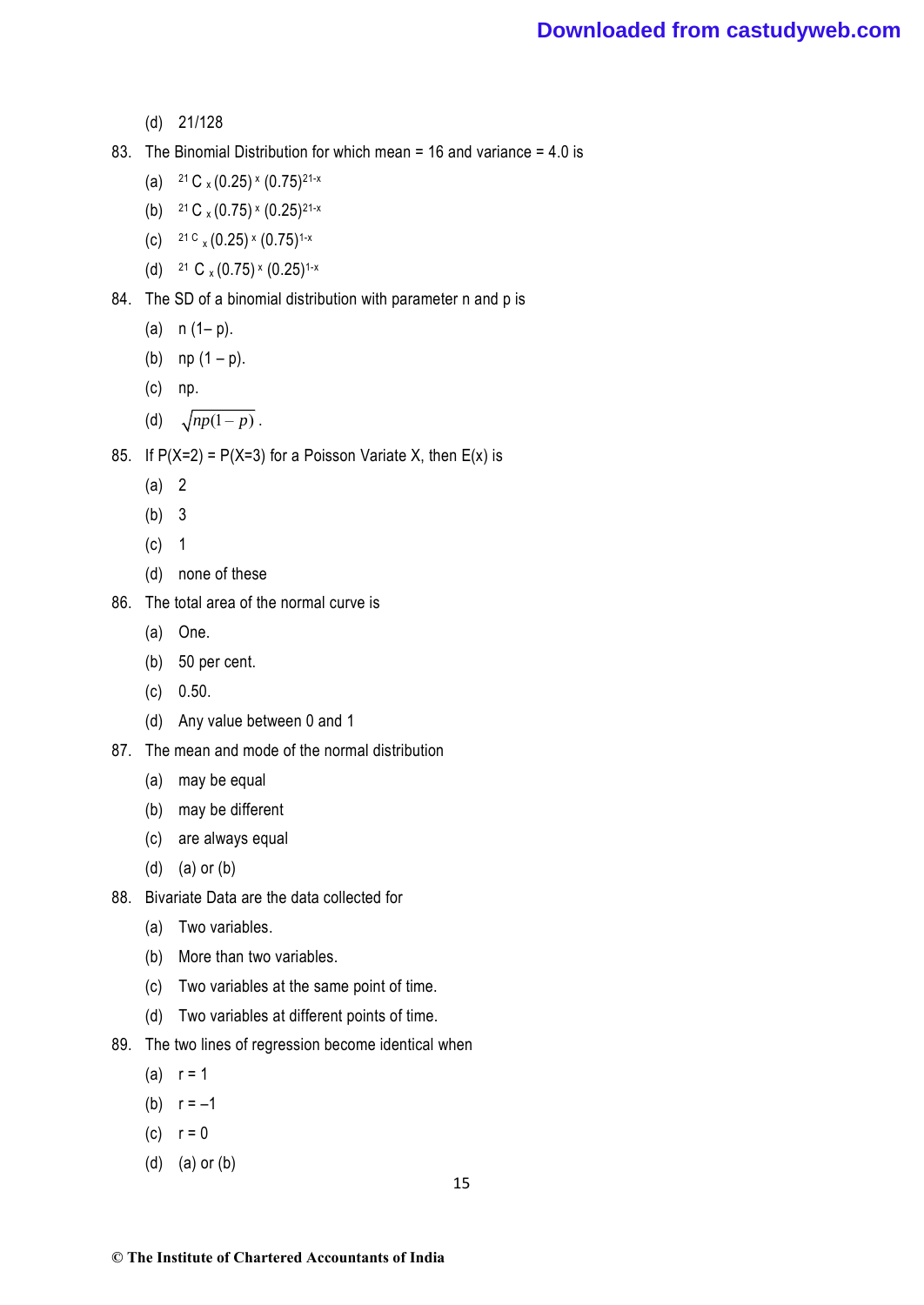- 90. The regression coefficients remain unchanged due to a
	- (a) Shift of origin
	- (b) Shift of scale
	- (c) Both (a) and (b)
	- (d) (a) or (b).

91. If the coefficient of correlation between two variables is –0 .9, then the coefficient of determination is

- (a) 0.9
- (b) 0.81
- (c) 0.1
- (d) 0.19
- 92. When  $r = 0$  then cov  $(x, y)$  is equal to
	- $(a) + 1$
	- $(b) 1$
	- (c) 0
	- (d) none
- 93. Purchasing Power of Money is
	- (a) Reciprocal of price index number.
	- (b) Equal to price index number.
	- (c) Unequal to price index number.
	- (d) None of these.
- 94. Factor Reversal test is satisfied by
	- (a) Fisher's Ideal Index Number
	- (b) Laspeyre's Index Number
	- (c) Paasche's Index Number
	- (d) All of the above
- 95. During the certain period the C.L.I. goes up from 110 to 200 and the Salary of a worker is also raised from 330 to 500, then the real terms is
	- (a) Loss by  $\overline{z}$  50
	- (b) Loss by  $\overline{z}$  75
	- (c) Loss by  $\overline{\tau}$  90
	- (d) None of these.
- 96. The number of tests adequacy is
	- (a) 2
	- (b) 5
	- (c) 3
	- (d) 4